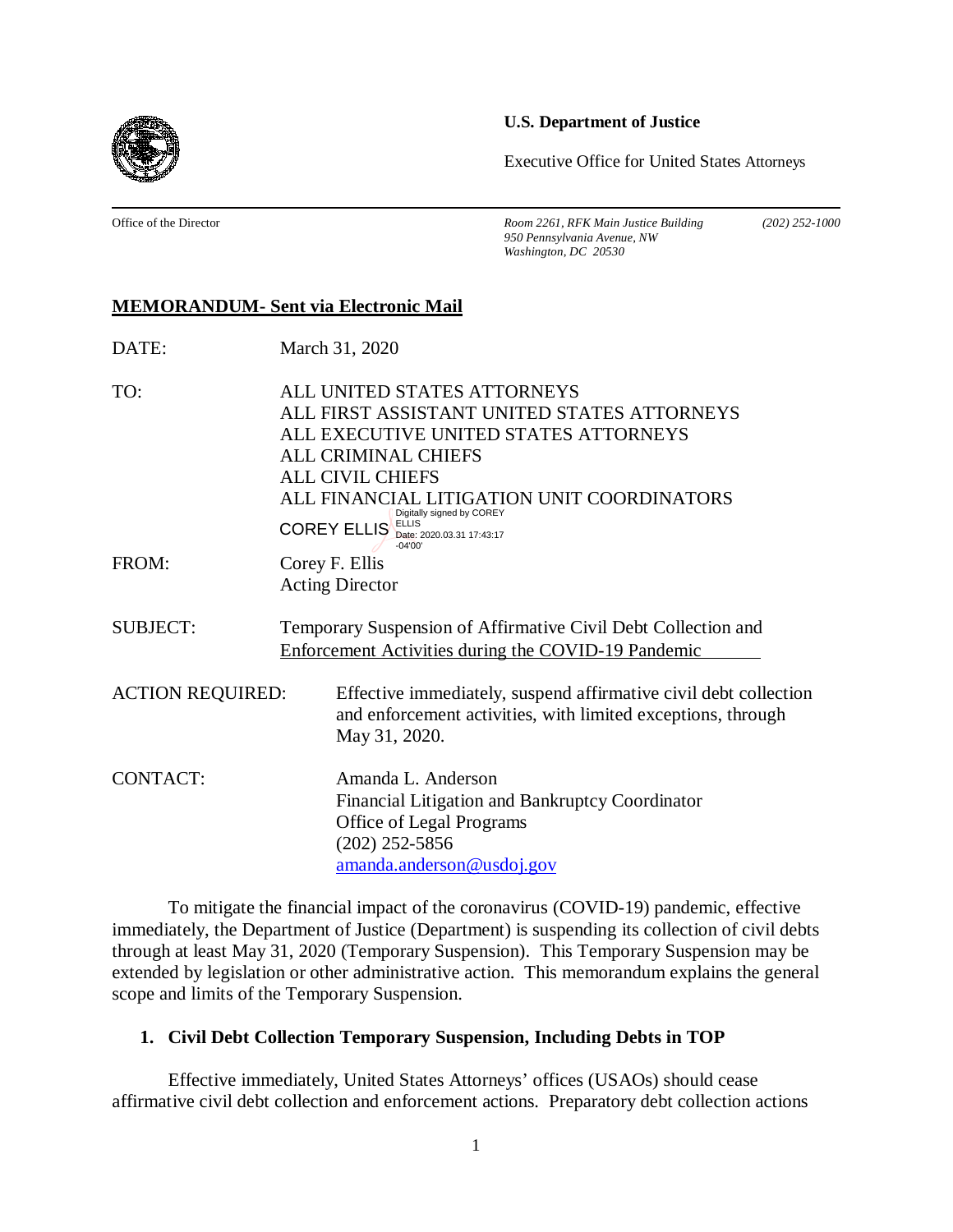(*e.g.*, preparing but not filing liens, running credit reports) and measures to protect the government's interests may continue. Any preparatory action must stop short of contacting debtors to demand payment or taking affirmative action to collect the debt. This Temporary Suspension does not apply to ongoing litigation, appeals, or cases that are not subject to a final, non-appealable judgment.

The Temporary Suspension applies to collection and enforcement activity on civil debts, including debts referred by the Department to the Department of the Treasury (Treasury) for collection through the Treasury Offset Program (TOP). The Department will suspend the reduction or withholding, known as the "offset," of eligible federal payments authorized by the Internal Revenue Code and the Debt Collection Act of 1982, as amended by the Debt Collection Improvement Act of 1996. Depending on the nature of the debt, interest may accrue on the principal while the offset is suspended. USAOs do not need to take any action to effectuate the suspension in TOP. Similarly, the Department will resume TOP offsets upon the conclusion of the Temporary Suspension, including any extensions. Additionally, the Department's Debt Collection Management (DCM) staff will transmit a notice of the Temporary Suspension to all debtors with civil debts in the Consolidated Debt Collection System (CDCS) that are subject to TOP and will notify these debtors when the Temporary Suspension concludes and TOP offsets recommence.

Voluntary payments are still permitted. If a debtor contacts the USAO's Financial Litigation Unit (FLU) and expresses a desire to pay, the debtor may voluntarily pay their debt or make interest-only payments during the Temporary Suspension. If a debtor requests payment instructions to make voluntary payments, the FLU should transmit those instructions.

### **2. Prior Court Ordered Enforcement**

Collection and enforcement of any debt or obligation by operation of law as a result of a previously entered court enforcement related order, judgment, or stipulated order (*e.g.*, garnishment order) continues per normal procedures and is not affected. Thus, while USAOs should not seek to vacate previously entered garnishment orders, no new garnishment actions on civil debts should be filed during the Temporary Suspension.

#### **3. Debts on Active Payment Plans**

DCM will notify debtors who have active payment plans with FLUs that the regularly scheduled payments are suspended during the Temporary Suspension. Payments scheduled under an active payment plan and not paid during the Temporary Suspension will not be considered delinquent or in default, and no affirmative collection action should be taken for the duration of the Temporary Suspension. Payment plans will be extended for a time equal to the length of time of the Temporary Suspension. Unless the referring creditor agency waives the accrual of interest during the Temporary Suspension, interest will continue to accrue on the debt balance. DCM will further notify debtors that they have the option to continue making payments pursuant to a previously established payment plan during the Temporary Suspension period.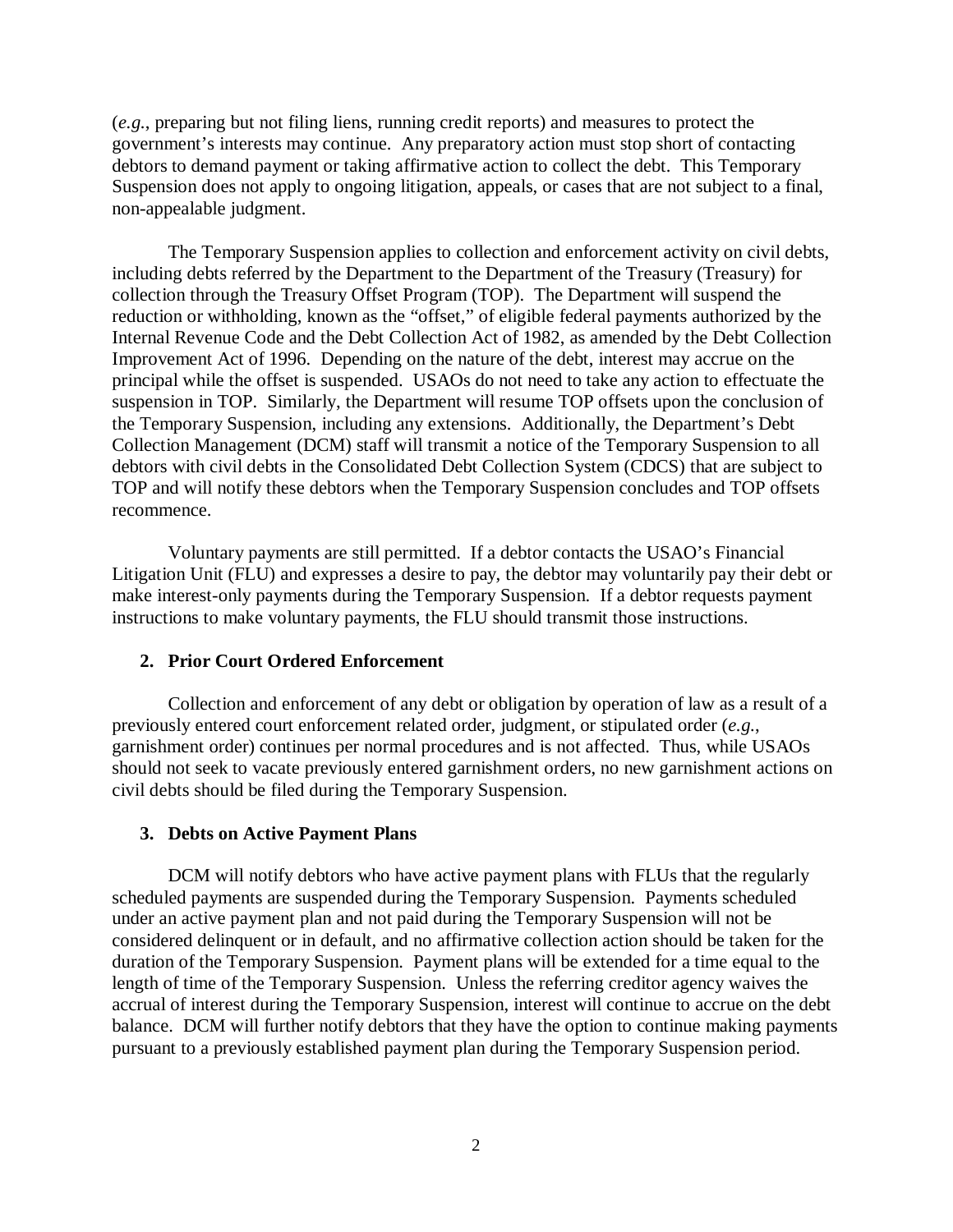If a debtor makes recurring, scheduled payments through Pay.gov, the debtor will be informed that they must take affirmative action to suspend those payments in Pay.gov for the duration of the Temporary Suspension and to resume those payments in Pay.gov when the Temporary Suspension is lifted. DCM will notify debtors prior to the resumption date that failure to make payments under established payment plans once the Temporary Suspension ends may result in additional enforcement action.

## **4. Criminal Debt Collection**

Collection and enforcement of a debt that is the result of a criminal conviction or plea and a resulting court order or judgment that was entered under a criminal statute is not subject to the Temporary Suspension. This includes criminal restitution, fines, and penalties.

### **5. Moratorium on HUD and USDA Rural Development Foreclosures and Evictions**

On March 18, 2020, the United States Department of Housing and Urban Development (HUD) authorized the Federal Housing Administration (FHA) to implement a 60-day moratorium on foreclosures and evictions of single-family homeowners with FHA-insured mortgages. Citing financial considerations associated with COVID-19, HUD issued its moratorium to avoid displacing individuals during this period. The moratorium extends 60 days from March 18, 2020. On March 20, 2020, HUD placed a foreclosure and eviction moratorium on all tribal housing secured by Sections 184 and 184A guaranteed loans, extending 60 days from March 20, 2020.

On March 19, 2020, the United States Department of Agriculture's (USDA) Rural Development Business Center (USDA Rural Development) placed a foreclosure and eviction moratorium on all USDA Single Family Direct Loans (SFDLs), extending 60 days from March 19, 2020.

The USAOs litigate foreclosure and eviction cases referred to them by HUD and USDA Rural Development, and have authority over such cases. *See* Civil Directive 1-15, Section 4(a)(2). To be consistent with the policy concerns described in the HUD and USDA Rural Development moratoria, USAOs, including Private Counsel under contract to USAOs, are encouraged to (1) seek a stay of proceedings or otherwise defer foreclosures against homes that are secured by FHA-insured single family mortgages, Sections 184 and 184A guaranteed loans, and USDA Rural Development SFDLs, (2) seek to stay or defer evictions of individuals within those homes during the HUD and USDA Rural Development moratoria, and (3) take other steps as warranted in accordance with the moratoria.

A court-granted stay of proceedings should not waive any legal rights of the United States, including any right to pursue interest, penalties, or fees that may accrue during the period of the stay. For foreclosure and eviction cases that have been referred to USAOs by HUD and USDA Rural Development but have not yet been filed, USAOs are encouraged to defer enforcement actions and to confer with HUD or USDA Rural Development, if necessary, to take action necessary to protect the United States' rights during the moratoria. The relevant HUD and